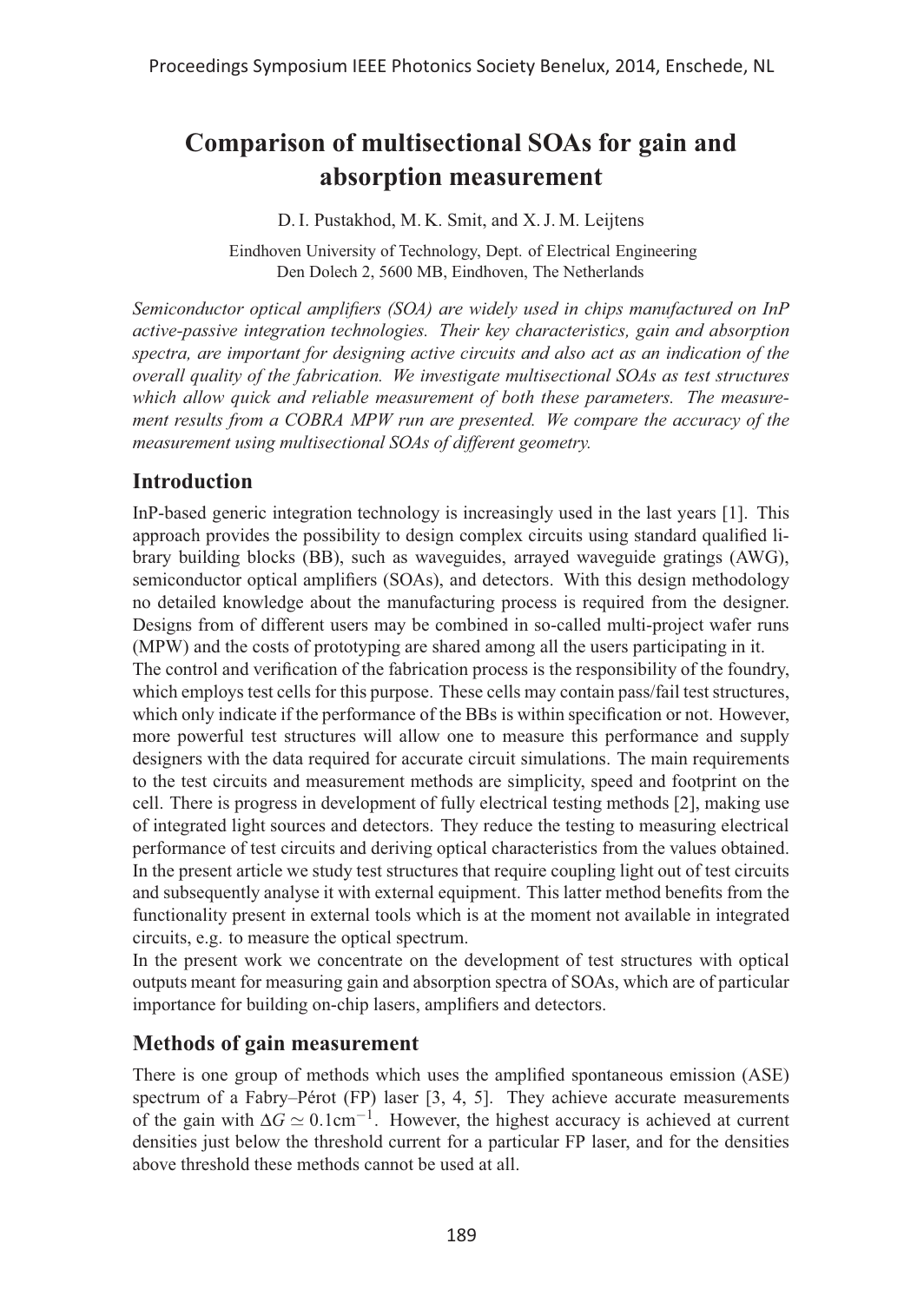Another group of methods is based on the measurement of the ASE spectrum as a function of the SOA length, as proposed by Oster [6]. It makes use of the relation between output intensity *P*out and the SOA length *L*

$$
P_{\text{out}}(\lambda, L) = \frac{P_{\text{sp}}(\lambda)}{G(\lambda)} (e^{G(\lambda)L} - 1),
$$
\n(1)

where  $P_{sp}$  is the intensity of the spontaneous emission per unit length, and  $G$  is net modal gain. Once we have a set of spectra  $P_{\text{out}}^{(i)}$  for a set of SOA of  $L^{(i)}$  in length, we can obtain  $G(\lambda)$  and  $P_{\text{sp}}(\lambda)$ . This can done by direct calculation using Thomson's approach [7], in which two ASE spectra from SOAs of length *L* and 2*L* are used:

$$
G(\lambda) = \frac{1}{L} [\ln(\frac{P(\lambda, L)}{P(\lambda, 2L)} - 1)],
$$
\n(2)

Another way to extract the gain is to use fitting to (1) of measurements with different values of *P*out and *L*. This method has an intrinsic indication of the fitting quality, namely the residual sum of squares. It can be used to discard poor measurement results, e.g. due to a broken test structure.

#### **Multisectional SOAs for ASE measurements**

Two factors play crucial role in the applicability of the second group of methods. First, the same light collection efficiency for all measured structures should be achieved. This includes coupling loss and waveguide loss. The Thomson formula (2) is very sensitive to this factor. For example, 0.2 dB variation in the measured ASE power from a 100 μm SOA for a gain  $G \sim 40 \text{ cm}^{-1}$  leads to an error in the gain of  $\Delta G \sim 7 \text{ cm}^{-1}$ . To increase coupling stability a multisectional SOA (MS-SOA) was proposed [7].

Second, the measured *P*out should be single-pass amplified intensity, which means that light should go through the SOA only once. Any reflections from the facet or from the active-passive interface make (1) no longer valid.



Figure 1: Mask layout of MS-SOAs. Lengths of sections: (a)  $L_{\text{SOA}} = 200,200,400,200,200 \text{ }\mu\text{m}$ . (b)  $L_{\text{SOA}} = 100 \text{ }\mu\text{m}$ . (c)  $L_{\text{SOA}} = 150 \text{ }\mu\text{m}$ .

#### **Design of test structures**

We designed and manufactured test structures (fig. 1) on a Smart Photonics MPW run. The whole structure is built on a shallow waveguide [1]. MS-SOA consists of an angled waveguide output on the chip facet, which is connected to the SOA building blocks of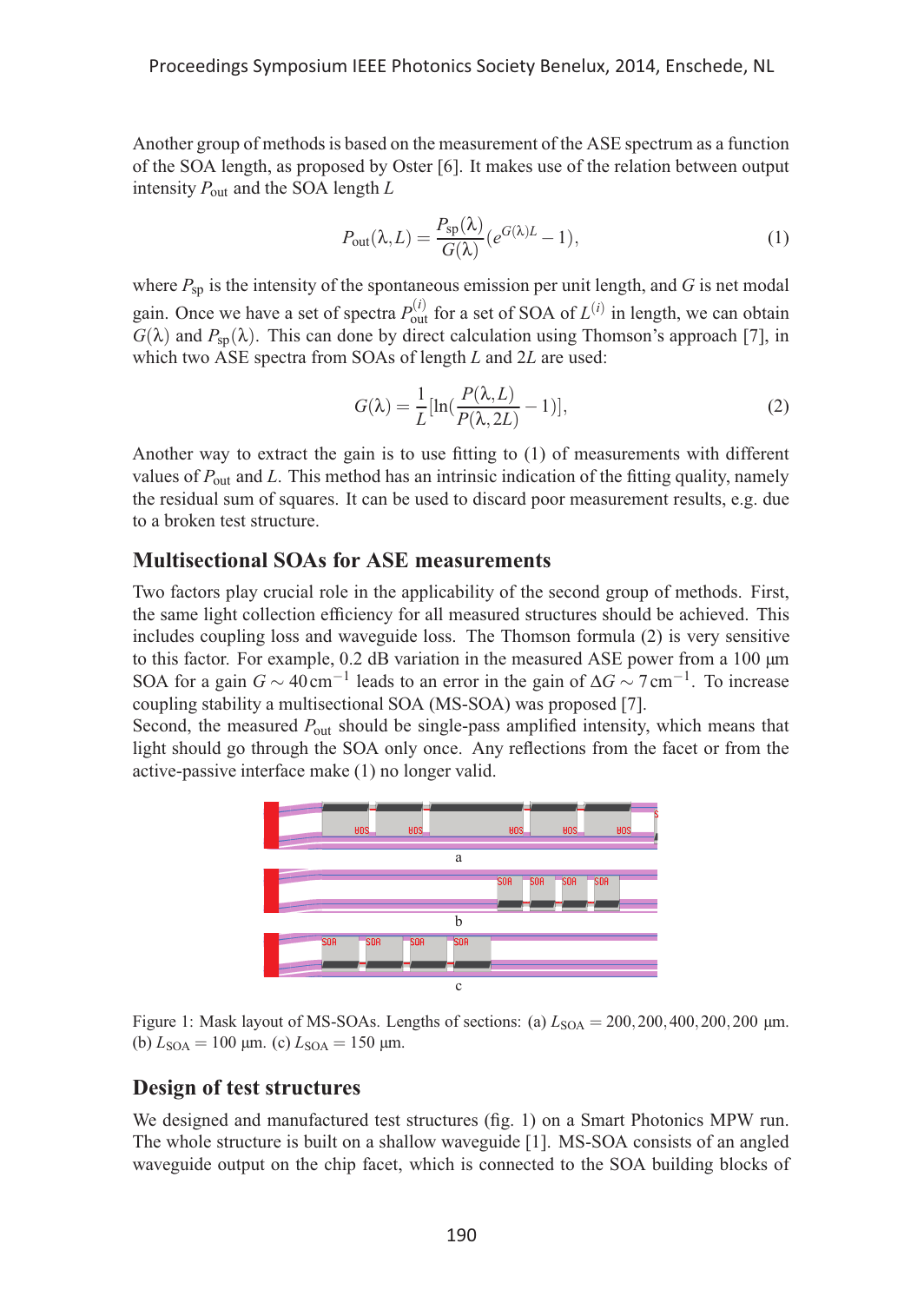different length. Between each SOA is a 30 μm section that provides electrical isolation. In order to prevent reflections from the facet, angled output waveguides at a 7° angle were used and the facet was provided with an antireflection coating. The active-passive butt-joints are angled for the same purpose.

By biasing only the first SOA, then the first two, etc. one can measure the output intensity from SOAs of various lengths. The SOA lengths of the test structure of fig. 1a were selected to give a total length of SOA of  $L_{total} = 200,400,800,1000$ um. This allows us to use the Thomson formula for a pair  $200-400 \mu m$ ,  $400-800 \mu m$ , and to use the fitting method for all four lengths. The length distribution of the other two structures, fig. 1b,c was chosen specifically for fitting method with equal sections of 100 and 150  $\mu$ m in length respectively.

#### **Gain measurement**

We calculated the gain using both the Thomson method and the fitting method for all three test structures for current densities in the range of  $J = 0.25..9$  kA/cm<sup>2</sup>. In general, fitting reduces the noise on the gain curve compared to the Thomson formula. The comparison of the measured gain obtained from fitting of three different structures is shown in fig. 2a. Even though we use angled facets and antireflection coating, FP fringes on the ASE spectrum start being visible already at current density of  $J = 4kA/cm^2$  for the test structure of fig. 1a. This leads to a significant ripple on the gain in the the region with maximum gain and a reduction of the gain at smaller wavelengths. Instead, for the shortest structure (fig. 1a) the ASE intensity is not high enough, and absorption in the waveguides has a higher impact which also results in incorrect gain values.



Figure 2: Calculated net modal gain. (a) Comparison of gain calculated with three structures. (b) Gain for different pump currents measured on the structure of fig. 1c.

The calculated gain spectra at current densities in the range  $J = 0.25$ ..9 kA/cm<sup>2</sup> are shown in fig. 2b.

#### **Absorption measurement**

Absorption properties can be studied by reverse biasing the SOA which is the closest to the output. In this case it acts as an absorber for the light emitted by the other SOA sections. In order to calculate the absorption we assume it complies to the Beer–Lambert law [8]

$$
P_{\text{out}}(\lambda) = P_{\text{in}}(\lambda) e^{-\alpha(\lambda, V_{\text{RB}}) L_{\text{SOA}}},\tag{3}
$$